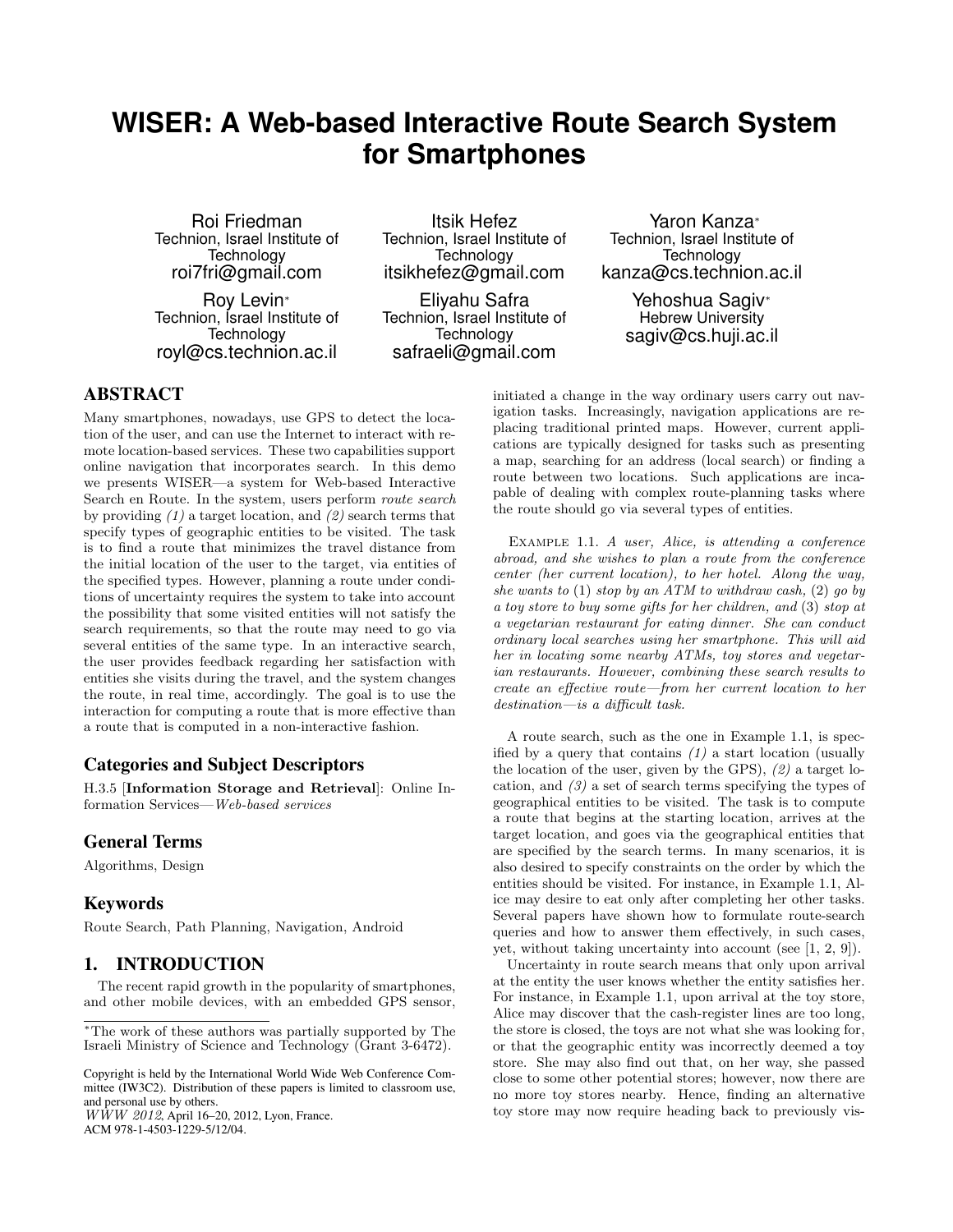ited locations or proceeding farther away from her current position, thus lengthening her travel distance.

One way to deal with uncertainty, is by assigning relevance scores to objects of the dataset so that the score of each entity indicates how relevant is the entity to the search terms specified in the query. Answering a route-search query then becomes an issue of achieving a proper trade-off between choosing a route that is as short as possible to one that passes via the most highly-ranked objects [3, 6, 7].

The recent ubiquitousness of smartphones that contain a GPS sensor and also have a constant (or highly frequent) Internet connection, supports a more advanced approach for dealing with uncertainty. Instead of providing, in advance, a pre-calculated static route, the system can gradually construct the route while interacting with the user. We refer to such process as *interactive route search* [4, 5].

An interactive route search starts as an ordinary route search and continues as an iterative process where each travel from the current location to an entity is considered as a step. In each step of the search, a route to the next geographical entity to be visited is provided. The user travels along the provided route, and upon arrival at the entity she provides feedback to the system, indicating whether the entity satisfies her. The feedback is used to indicate whether additional objects of the same type still need to be visited.

The database over which interactive route search is conducted is a *probabilistic database* where a *success probability* is assigned to each entity. The success probability specifies how likely it is that the entity satisfies the search requirements specified by the search terms. Thus, instead of having two competing goals as in the non-interactive case, i.e., finding the shortest route versus finding the route with the highest success probability, in the interactive case, the goal is merely to find the route that is as short as possible in practice. Hence, constructing an effective route involves taking into account the possibility that some objects will not satisfy the user, and constructing the route such that in case of a negative feedback there will be relevant alternative entities along some route toward the target. Note that before the travel starts, there can be many alternative routes and the one that is actually traveled is constructed according to the feedbacks. For instance, consider in Example 1.1 the case where Alice arrives at a toy store. If Alice is satisfied, the route continues without stopping at additional stores. Otherwise, the next steps of the route will be computed while taking into account the need to visit another toy store.

The concept of interactive route search and algorithms to answer route search queries were presented in [4, 5]. In this paper, we illustrate an actual implementation of interactive route search. The demo illustrates the simplicity of the interaction, and shows that such search can be done efficiently, effectively and in a scalable fashion, over real data.

#### 2. ROUTE SEARCH QUERIES

In this section we briefly present route-search queries and the interactive search process. A route search query is formulated using an Android application, as depicted in Figure 1. The start location s, namely source, is the location of the user. The target location  $t$ , namely *destination*, is specified by providing an appropriate address. The types of entities to be visited are referred to as stops. Each stop is defined by inserting keywords such as "ATM", "shoe store" and "vegetarian restaurant". Order constraints specify limi-



Figure 1: The query of Example 1.1 issued using the Android application.

tations on the order by which entities should be visited. After the insertion of terms to define a stop, a spatial search is conducted to discover potential entities along possible routes to the target. Each discovered entity is assigned a probability of success and the entities are depicted as circles. Entities of each type of stops are depicted using a different color.

Traveling along the route is an iterative process. An initial route is provided to the user and at each stop the user provides a feedback. A positive feedback for an entity of type  ${\cal T}$  means that there is no need to visit additional entities of type T, whereas a negative feedback requires visiting additional entities of type T. After each negative feedback, the route is reevaluated and depicted, as illustrated in Figure 2.

Although in each step of the travel only a single entity should be provided to the user, the system depicts a complete route because the evaluation of the route takes into account the need to visit additional entities later in the travel.

Computing the route whose expected travel distance is the shortest is an NP-hard problem. Thus, several heuristics where presented in [5]. We illustrate in this demo the Oriented-Greedy Heuristic whose computation is the most efficient among the Heuristics of [5]. In the Oriented-Greedy Heuristic, the next entity in each step is chosen while considering all the following aims.  $(1)$  The direction to the next entity is as close as possible to the direction of the target, in order not to go "backwards". (2) The entity is as close as possible to the current location, to prevent going too much forward and then going back. (3) The probability of success of the entity is as high as possible, to avoid visiting many entities that fail satisfying the user.  $(4)$  Order constraints are satisfied. A complete route to the target via the desired entities is computed in a greedy fashion while taking into account these four aims.

## 3. SYSTEM DESIGN

WISER is designed as a client server application. The client is an Android application that implements the user interface and uses the Google Maps API for depicting the map, potential stops and the computed route. The server tier accesses the geographical data and performs the query evaluation, initially and after each feedback. Instead of storing and accessing the geographical data on the server itself,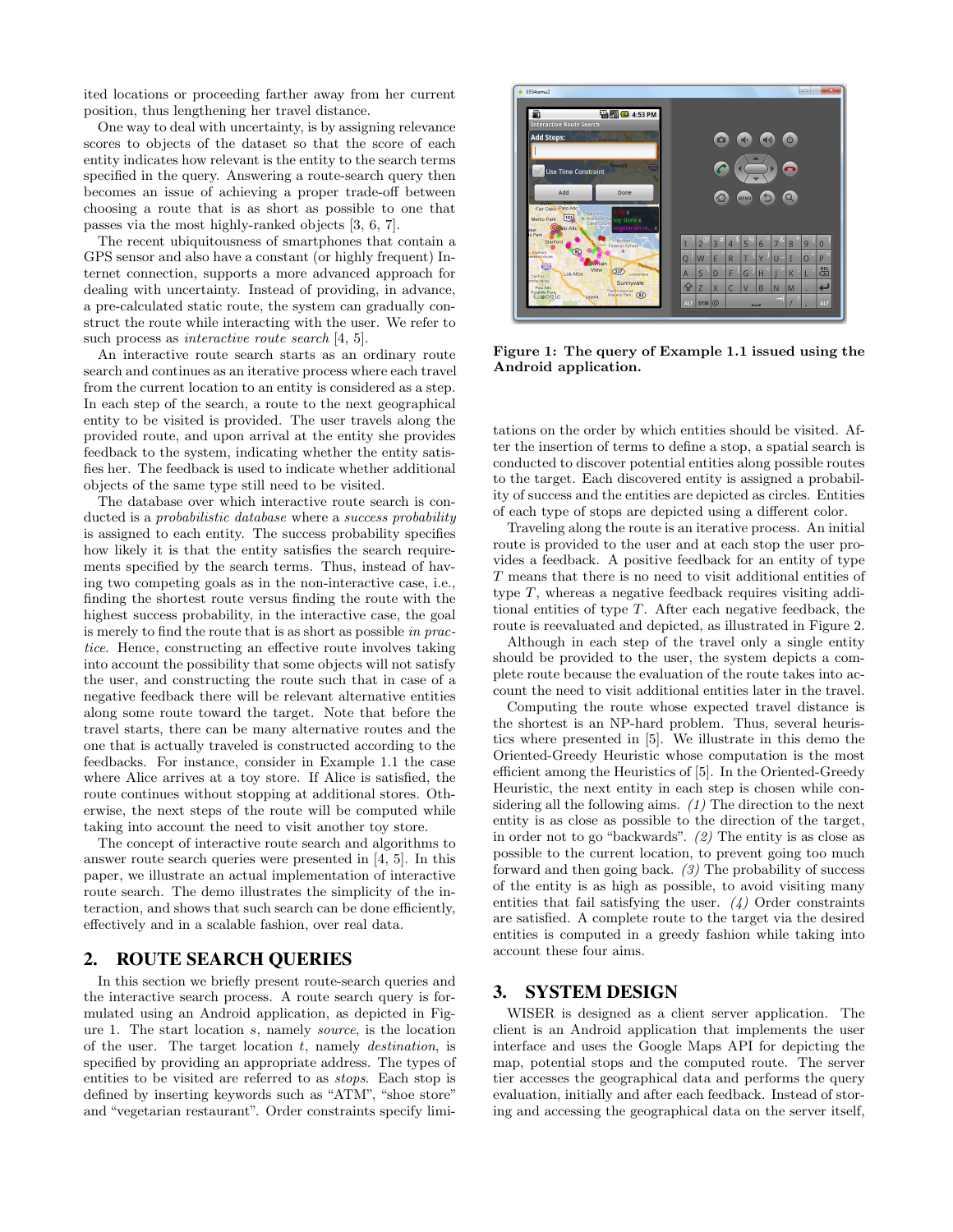

Figure 2: An interaction with the system: (a) before the feedback, (b) providing a negative feedback and (c) change of the route after the feedback.

which introduces a significant amount of unnecessary complexity, the server is a mashup that utilizes several Web services. The server is implemented using the .NET Framework and is deployed on a Windows IIS Web server. The system architecture is presented in Figure 3.

There are several reasons to using a client-server architecture. First, this allows the server to collect feedbacks from various users in order to gather statistical data—this data is used for calculating the success probabilities of entities and can be used for various tasks such as query auto-completion and query suggestions. Second, this facilitates updates because it spears the need to access a large number of end-user devices. Thus, changes that are not related to the user interface do not require updating the client.

#### 3.1 The Client

The client interacts with the user to receive a query, receive feedbacks and present search results. It interacts with the GPS to receive information about the location of the user and it interacts with the server for query evaluation. The communication between the client and the server is always initiated by the client and the messages are sent in XML format. The information being sent by the client to the server is shown in Table 1.

| Description                | Values                                                    |
|----------------------------|-----------------------------------------------------------|
| Route boundaries           | Start and destination locations                           |
| Stop-description- $1(s_1)$ | List of potential stops<br>along with their probabilities |
|                            |                                                           |
| Stop-description-n $(s_n)$ | List of potential stops<br>along with their probabilities |
| Order constraint-1         | $(s_{i_1}, s_{i_1})$                                      |
|                            |                                                           |
| Order constraint-m         | $(s_{i_m},s_{j_m})$                                       |

Table 1: Data that the client sends to the server.

Upon arrival at a stop, the application requests a feedback from the user. If the feedback is negative (no satisfaction), a new route is computed. This is done by sending a new query to the server in the format presented in Table 1. In the new query, the start location is set to be the current user location, stops that were already been visited are removed from



Figure 3: System architecture

the corresponding list of potential stops, stops whose type has been satisfied are removed, and any order constraint that refers to a satisfied stop type is removed. Note that, sending a full updated query to the server every time the user is unsatisfied, allows the server to remain stateless. This provides a scalable alternative to a server that maintains a state for every user query after each feedback. This approach also facilitates evaluation in a distributed manner where at different times, computation is performed by different servers. Positive responses are sent asynchronously to the server for updating the statistical data.

#### 3.2 The Server

The server provides the necessary functionality in the form of Web services, as explained next.

#### *3.2.1 Address and Local Search Service (ALSS)*

ALSS uses a mashup of Web services to retrieve relevant points of interest (potential stops). This Web service receives a string which represents search terms or an address. It uses the MapQuest Geocoding Web service (see http://www.mapquestapi.com/geocoding/) to determine if the string is an address.

When search terms are provided, it is important to limit the search to an area defined by the start location s and the target location t. Otherwise, discovered entities will be too far to be relevant. The server uses the Yahoo! Local Search Web service (http://developer.yahoo.com/search/local